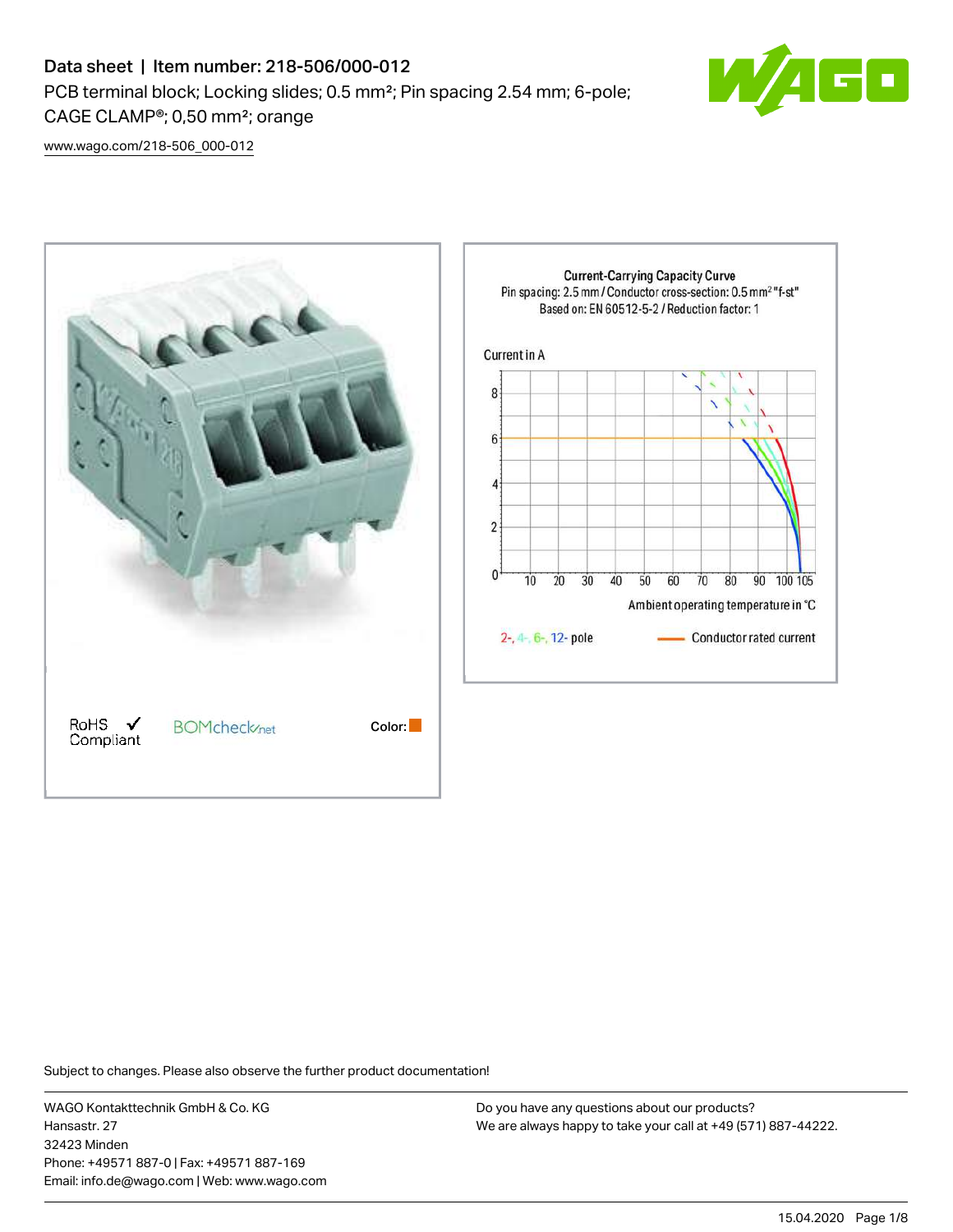



# Item description

- $\blacksquare$ Terminal strips are just 8.1 mm tall and feature an innovative, locking slide-actuated CAGE CLAMP®
- $\blacksquare$ Several clamping units can be held open simultaneously
- $\blacksquare$ Easily terminate stranded conductors in

tight spaces (e.g., bus connectors)

# Data

## Electrical data

#### Ratings per IEC/EN 60664-1

| Ratings per                     | IEC/EN 60664-1 |
|---------------------------------|----------------|
| Rated voltage (III / 3)         | 80 V           |
| Rated impulse voltage (III / 3) | $2.5$ kV       |
| Rated voltage (III / 2)         | 160 V          |
| Rated impulse voltage (III / 2) | $2.5$ kV       |

Subject to changes. Please also observe the further product documentation!

WAGO Kontakttechnik GmbH & Co. KG Hansastr. 27 32423 Minden Phone: +49571 887-0 | Fax: +49571 887-169 Email: info.de@wago.com | Web: www.wago.com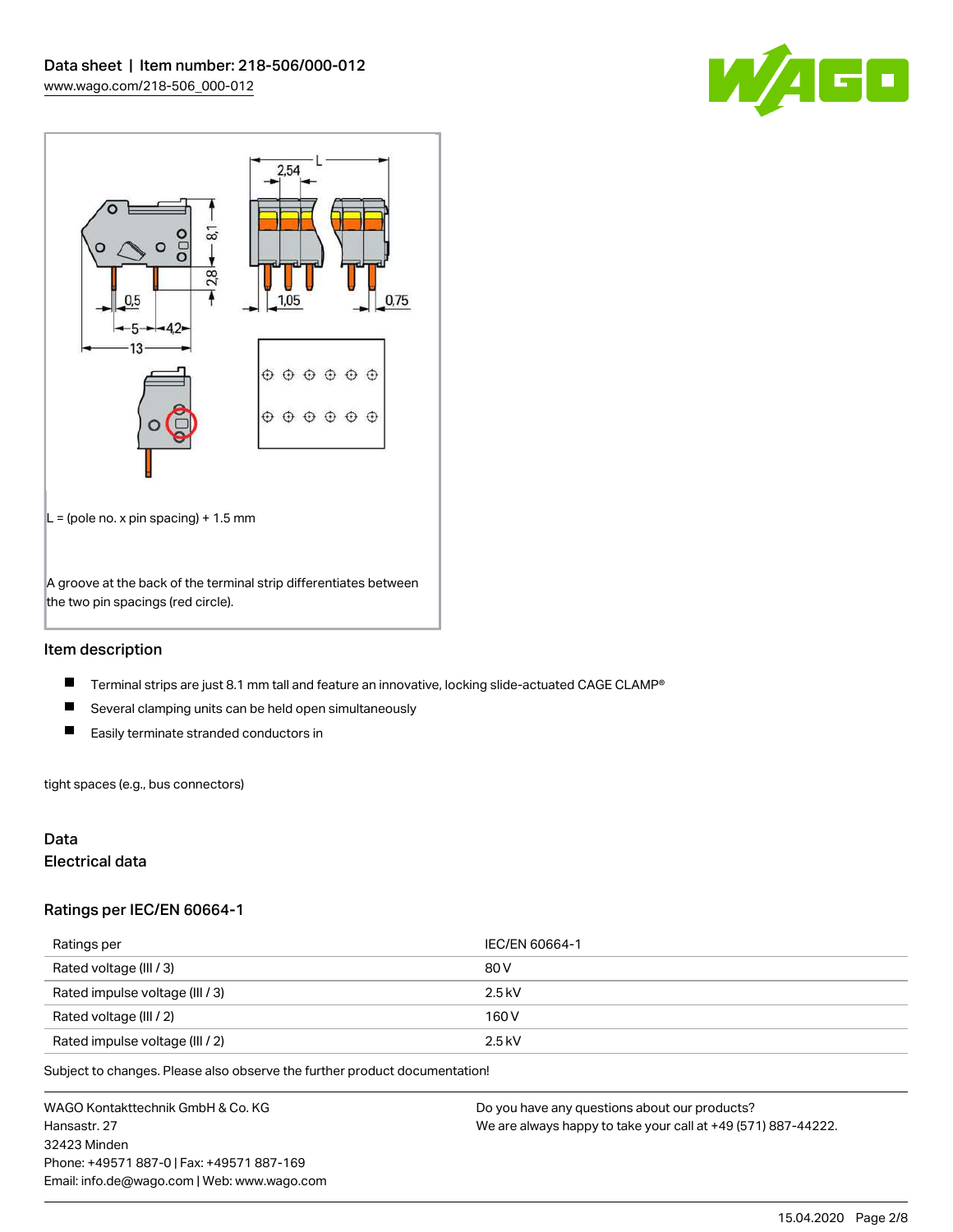[www.wago.com/218-506\\_000-012](http://www.wago.com/218-506_000-012)



| Rated voltage (II / 2)         | 320 V                                                                 |
|--------------------------------|-----------------------------------------------------------------------|
| Rated impulse voltage (II / 2) | 2.5 kV                                                                |
| Rated current                  | 6 A                                                                   |
| Legend (ratings)               | $(III / 2)$ $\triangle$ Overvoltage category III / Pollution degree 2 |

# Approvals per UL 1059

| Rated voltage UL (Use Group B) | 150 V   |
|--------------------------------|---------|
| Rated current UL (Use Group B) |         |
| Approvals per                  | UL 1059 |

# Approvals per CSA

| Rated voltage CSA (Use Group B) | 150 V |
|---------------------------------|-------|
| Rated current CSA (Use Group B) |       |

# Connection data

| Connection technology                                       | CAGE CLAMP                                                               |
|-------------------------------------------------------------|--------------------------------------------------------------------------|
| Actuation type                                              | Slider                                                                   |
| Solid conductor                                             | $0.080.5$ mm <sup>2</sup> / 28  20 AWG                                   |
| Fine-stranded conductor                                     | $0,080,5$ mm <sup>2</sup> / 28  20 AWG                                   |
| Fine-stranded conductor with ferrule with plastic collar    | $0.25$ mm <sup>2</sup>                                                   |
| Fine-stranded conductor with ferrule without plastic collar | $0.25$ mm <sup>2</sup>                                                   |
| Strip length                                                | 56 mm / 0.2 0.24 inch                                                    |
| Conductor entry angle to the PCB                            | $40^{\circ}$                                                             |
| No. of poles                                                | 6                                                                        |
| Total number of connection points                           | 6                                                                        |
| Total number of potentials                                  | 6                                                                        |
| Number of connection types                                  |                                                                          |
| Number of levels                                            |                                                                          |
| Note (conductor cross-section)                              | Terminating 0.75 mm <sup>2</sup> /18 AWG conductors is possible; however |
|                                                             | insulation diameter allows only every other clamping unit to be          |
|                                                             | terminated with this conductor size.                                     |
|                                                             |                                                                          |

## Geometrical Data

| Pin spacing | 2.54 mm / 0.1 inch    |
|-------------|-----------------------|
| Width       | 16,74 mm / 0.659 inch |
| Height      | 10,9 mm / 0.429 inch  |

Subject to changes. Please also observe the further product documentation!

| WAGO Kontakttechnik GmbH & Co. KG           | Do you have any questions about our products?                 |
|---------------------------------------------|---------------------------------------------------------------|
| Hansastr. 27                                | We are always happy to take your call at +49 (571) 887-44222. |
| 32423 Minden                                |                                                               |
| Phone: +49571 887-01 Fax: +49571 887-169    |                                                               |
| Email: info.de@wago.com   Web: www.wago.com |                                                               |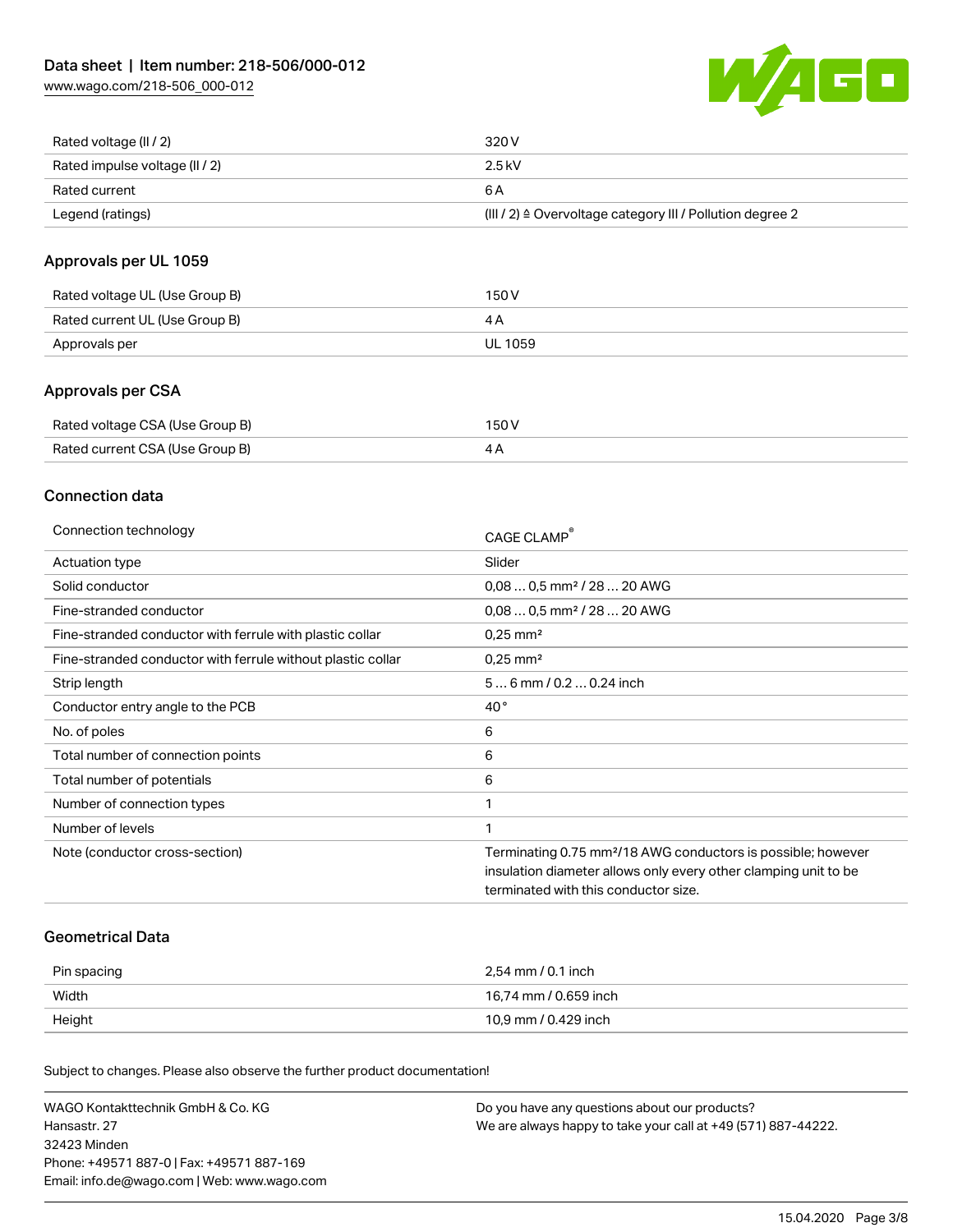[www.wago.com/218-506\\_000-012](http://www.wago.com/218-506_000-012)



| Height from the surface           | 8,1 mm / 0.319 inch        |
|-----------------------------------|----------------------------|
| Depth                             | 13 mm / 0.512 inch         |
| Solder pin length                 | $2.8 \,\mathrm{mm}$        |
| Solder pin dimensions             | $0.5 \times 0.75$ mm       |
| Drilled hole diameter (tolerance) | $1.1$ <sup>(+0,1)</sup> mm |

# PCB contact

| PCB contact                         | THT                                      |
|-------------------------------------|------------------------------------------|
| Solder pin arrangement              | over the entire terminal strip (in-line) |
| Number of solder pins per potential |                                          |

## Material Data

| Color                       | orange                                |
|-----------------------------|---------------------------------------|
| Material group              |                                       |
| Insulating material         | Polyamide 66 (PA 66)                  |
| Flammability class per UL94 | V <sub>0</sub>                        |
| Clamping spring material    | Chrome nickel spring steel (CrNi)     |
| Contact material            | Electrolytic copper $(E_{\text{Cu}})$ |
| Contact plating             | tin-plated                            |
| Fire load                   | 0.027 MJ                              |
| Weight                      | 2.1 <sub>g</sub>                      |
|                             |                                       |

## Environmental Requirements

| $\cdots$            |        |
|---------------------|--------|
| * temperature range | 105 °C |
| ∟imit∴              | -n     |
|                     | w      |
|                     |        |

## Commercial data

| Do.          | <b>BOX</b> |
|--------------|------------|
| ckadind tvbe |            |
| <b>GTIN</b>  | .3h4       |

# Approvals / Certificates

| Country specific Approvals |  |
|----------------------------|--|
|                            |  |

| Logo | Approval                               | <b>Additional Approval Text</b> | Certificate<br>name |
|------|----------------------------------------|---------------------------------|---------------------|
| Æ    | <b>CSA</b><br>DEKRA Certification B.V. | C22.2 No. 158                   | 1565656             |

Subject to changes. Please also observe the further product documentation!

WAGO Kontakttechnik GmbH & Co. KG Hansastr. 27 32423 Minden Phone: +49571 887-0 | Fax: +49571 887-169 Email: info.de@wago.com | Web: www.wago.com Do you have any questions about our products? We are always happy to take your call at +49 (571) 887-44222.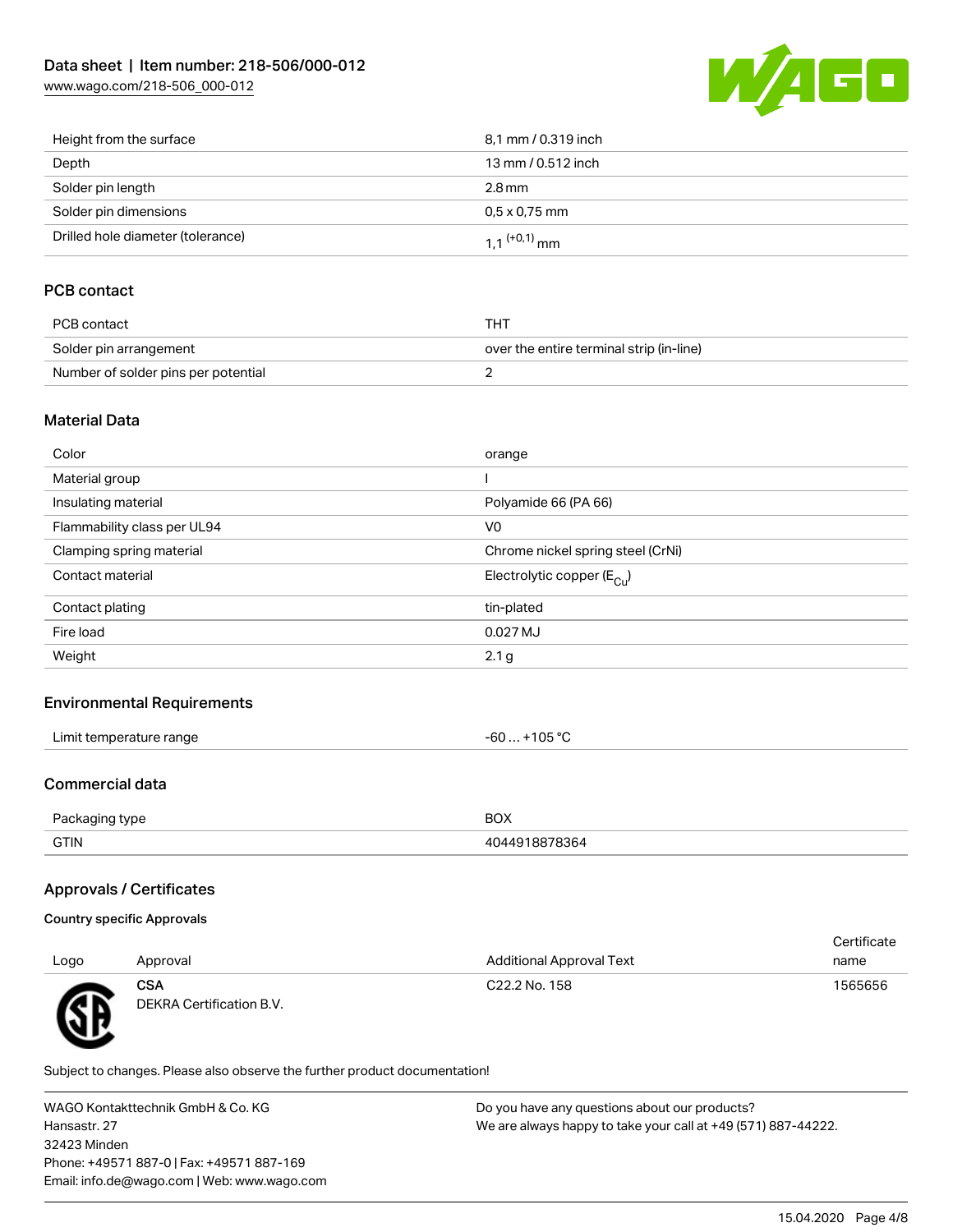

#### UL-Approvals

|          |                                     |                                 | Certificate         |
|----------|-------------------------------------|---------------------------------|---------------------|
| Logo     | Approval                            | <b>Additional Approval Text</b> | name                |
| J<br>. . | UL<br>UL International Germany GmbH | <b>UL 1059</b>                  | 20190630-<br>E45172 |

#### **Counterpart**

### Compatible products

| Item no.: 216-131                                                                                       | www.wago.com/216-131                                                                                                                                                                                                 |  |
|---------------------------------------------------------------------------------------------------------|----------------------------------------------------------------------------------------------------------------------------------------------------------------------------------------------------------------------|--|
|                                                                                                         |                                                                                                                                                                                                                      |  |
|                                                                                                         | www.wago.com/216-151                                                                                                                                                                                                 |  |
|                                                                                                         |                                                                                                                                                                                                                      |  |
| Item no.: 216-301                                                                                       |                                                                                                                                                                                                                      |  |
| Ferrule; Sleeve for 0.25 mm <sup>2</sup> / AWG 24; insulated; electro-tin plated; yellow                | www.wago.com/216-301                                                                                                                                                                                                 |  |
| Item no.: 216-321                                                                                       | www.wago.com/216-321                                                                                                                                                                                                 |  |
| Ferrule; Sleeve for 0.25 mm <sup>2</sup> / AWG 24; insulated; electro-tin plated; yellow                |                                                                                                                                                                                                                      |  |
|                                                                                                         |                                                                                                                                                                                                                      |  |
| Item no.: 210-331/254-202                                                                               |                                                                                                                                                                                                                      |  |
| Marking strips; as a DIN A4 sheet; MARKED; 1-16 (400x); Height of marker strip: 2.3 mm/0.091 in; Strip  | www.wago.com/210-331<br>$/254 - 202$                                                                                                                                                                                 |  |
| length 182 mm; Horizontal marking; Self-adhesive; white                                                 |                                                                                                                                                                                                                      |  |
| Item no.: 210-331/254-204                                                                               |                                                                                                                                                                                                                      |  |
| Marking strips; as a DIN A4 sheet; MARKED; 17-32 (400x); Height of marker strip: 2.3 mm/0.091 in; Strip | www.wago.com/210-331<br>/254-204                                                                                                                                                                                     |  |
| length 182 mm; Horizontal marking; Self-adhesive; white                                                 |                                                                                                                                                                                                                      |  |
| Item no.: 210-331/254-206                                                                               |                                                                                                                                                                                                                      |  |
| Marking strips; as a DIN A4 sheet; MARKED; 33-48 (400x); Height of marker strip: 2.3 mm/0.091 in; Strip | www.wago.com/210-331<br>/254-206                                                                                                                                                                                     |  |
| length 182 mm; Horizontal marking; Self-adhesive; white                                                 |                                                                                                                                                                                                                      |  |
| Item no.: 210-331/254-207                                                                               |                                                                                                                                                                                                                      |  |
| Marking strips; as a DIN A4 sheet; MARKED; 1-48 (100x); Height of marker strip: 2.3 mm/0.091 in; Strip  | www.wago.com/210-331<br>$/254 - 207$                                                                                                                                                                                 |  |
| length 182 mm; Horizontal marking; Self-adhesive; white                                                 |                                                                                                                                                                                                                      |  |
|                                                                                                         |                                                                                                                                                                                                                      |  |
|                                                                                                         | Ferrule; Sleeve for 0.25 mm <sup>2</sup> / AWG 24; uninsulated; electro-tin plated<br>Item no.: 216-151<br>Ferrule; Sleeve for 0.25 mm <sup>2</sup> / AWG 24; uninsulated; electro-tin plated<br>Marking accessories |  |

Subject to changes. Please also observe the further product documentation!

WAGO Kontakttechnik GmbH & Co. KG Hansastr. 27 32423 Minden Phone: +49571 887-0 | Fax: +49571 887-169 Email: info.de@wago.com | Web: www.wago.com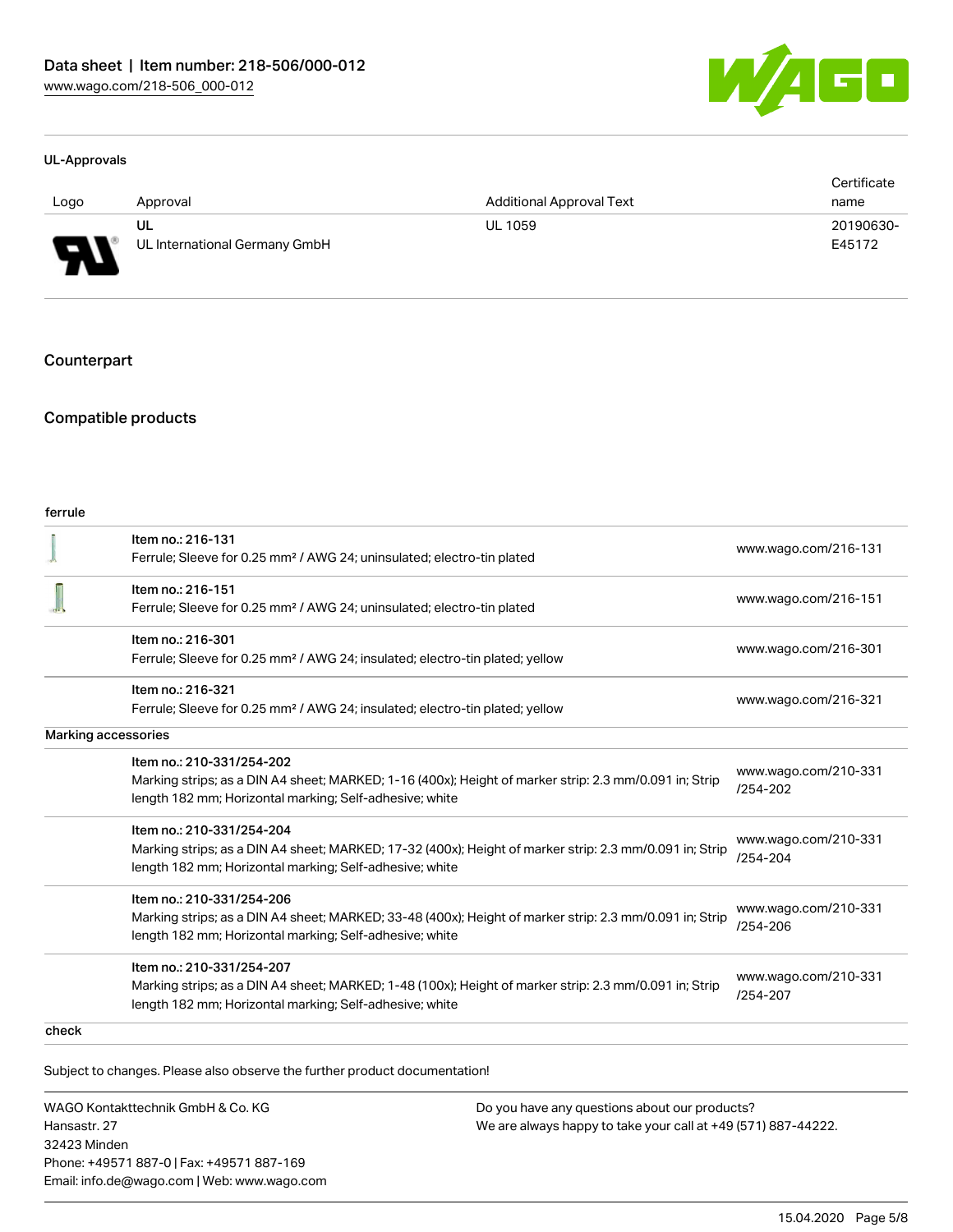[www.wago.com/218-506\\_000-012](http://www.wago.com/218-506_000-012)



|                   | Item no.: 735-500                                                                    |             |               | www.wago.com/735-500 |
|-------------------|--------------------------------------------------------------------------------------|-------------|---------------|----------------------|
|                   | Test pin; 1 mm Ø; with solder connection for test wire                               |             |               |                      |
| tools             |                                                                                      |             |               |                      |
|                   | Item no.: 210-648                                                                    |             |               | www.wago.com/210-648 |
|                   | Operating tool; Blade: 2.5 x 0.4 mm; with a partially insulated shaft; angled; short |             |               |                      |
|                   | Item no.: 210-719                                                                    |             |               | www.wago.com/210-719 |
|                   | Operating tool; Blade: 2.5 x 0.4 mm; with a partially insulated shaft                |             |               |                      |
| <b>Downloads</b>  |                                                                                      |             |               |                      |
|                   | Documentation                                                                        |             |               |                      |
|                   | <b>Additional Information</b>                                                        |             |               |                      |
|                   | Technical explanations                                                               | Apr 3, 2019 | pdf<br>3.6 MB | Download             |
|                   | CAD/CAE-Data                                                                         |             |               |                      |
|                   |                                                                                      |             |               |                      |
| <b>CAD</b> data   |                                                                                      |             |               |                      |
|                   | 2D/3D Models 218-506/000-012                                                         |             | <b>URL</b>    | Download             |
| <b>PCB Design</b> |                                                                                      |             |               |                      |
|                   | Symbol and Footprint 218-506/000-012                                                 |             | <b>URL</b>    | Download             |
|                   | CAx data for your PCB design, consisting of "schematic symbols and PCB footprints",  |             |               |                      |
|                   | allow easy integration of the WAGO component into your development environment.      |             |               |                      |
|                   | Supported formats:                                                                   |             |               |                      |
|                   | Accel EDA 14 & 15                                                                    |             |               |                      |
| ш                 | Altium 6 to current version                                                          |             |               |                      |
|                   | Cadence Allegro                                                                      |             |               |                      |
|                   | DesignSpark                                                                          |             |               |                      |
|                   | Eagle Libraries                                                                      |             |               |                      |
|                   | KiCad                                                                                |             |               |                      |
|                   | Mentor Graphics BoardStation                                                         |             |               |                      |
| a ka              | Mentor Graphics Design Architect                                                     |             |               |                      |
| ш                 | Mentor Graphics Design Expedition 99 and 2000                                        |             |               |                      |

 $\blacksquare$ OrCAD 9.X PCB and Capture

- $\blacksquare$ PADS PowerPCB 3, 3.5, 4.X, and 5.X
- $\blacksquare$ PADS PowerPCB and PowerLogic 3.0

Subject to changes. Please also observe the further product documentation!

WAGO Kontakttechnik GmbH & Co. KG Hansastr. 27 32423 Minden Phone: +49571 887-0 | Fax: +49571 887-169 Email: info.de@wago.com | Web: www.wago.com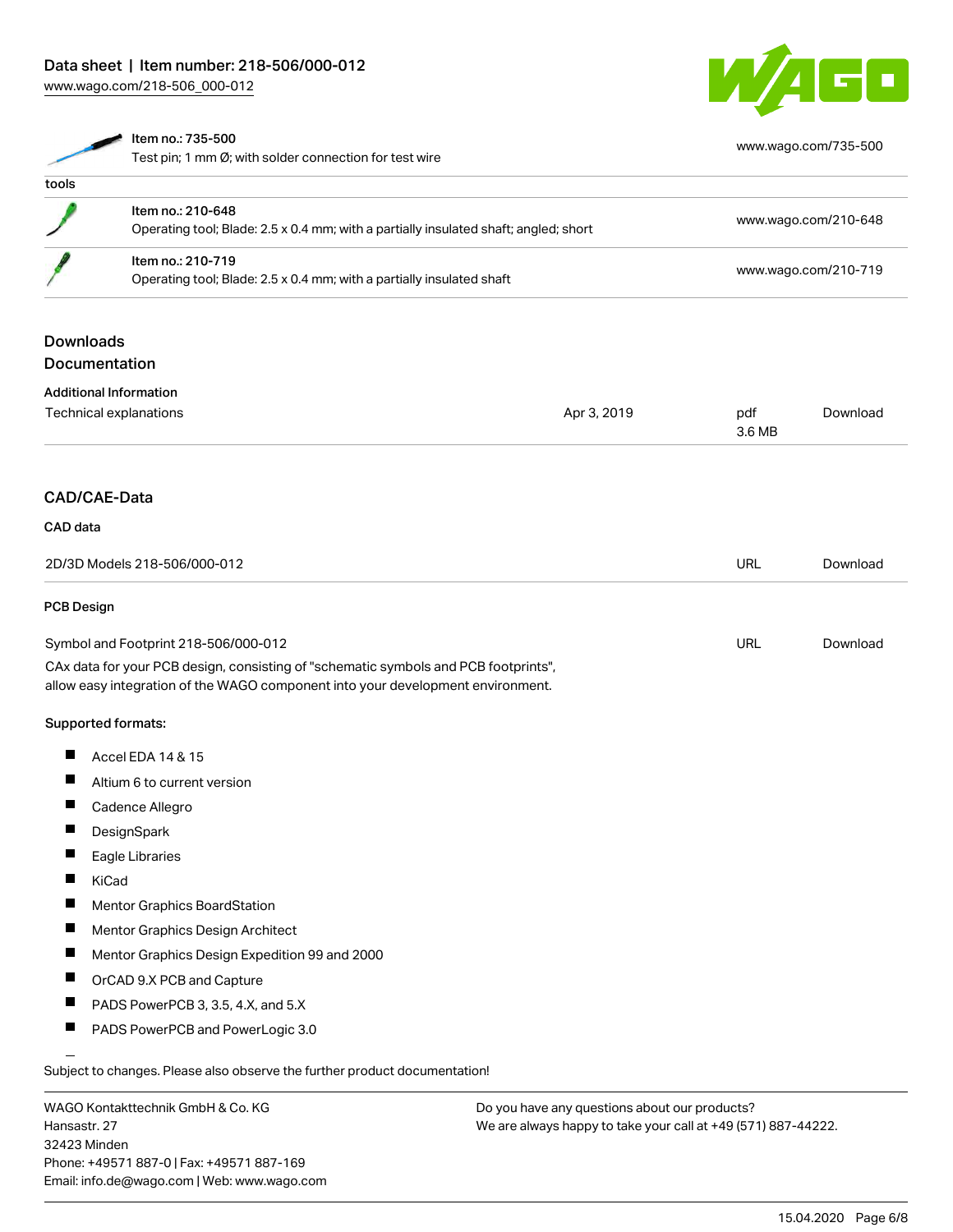- $\blacksquare$ PCAD 2000, 2001, 2002, 2004, and 2006
- $\blacksquare$ Pulsonix 8.5 or newer
- $\blacksquare$ STL
- $\blacksquare$ 3D STEP
- П TARGET 3001!
- П View Logic ViewDraw
- П Quadcept
- $\blacksquare$ Zuken CadStar 3 and 4
- $\blacksquare$ Zuken CR-5000 and CR-8000

PCB Component Libraries (EDA), PCB CAD Library Ultra Librarian

### Installation Notes

Conductor termination



Terminating stranded conductors in confined spaces requires a great deal of patience, unless you use the new 218 Series PCB Terminal Strips. The clamping units of these strips can be held open during termination process via integrated locking slide.



Terminating 0.75 mm² (18 AWG) conductors is possible; however, insulation diameter allows only every other clamping unit to be terminated with this conductor size.



Conductor termination: To momentarily open the clamping unit, use screwdriver and then insert a stripped conductor. To open clamping unit for an extended period, move locking slide toward conductor entry hole. Then fully insert stripped conductor and move locking slide back to original position (also possible to perform with fingernail).

Subject to changes. Please also observe the further product documentation!

WAGO Kontakttechnik GmbH & Co. KG Hansastr. 27 32423 Minden Phone: +49571 887-0 | Fax: +49571 887-169 Email: info.de@wago.com | Web: www.wago.com